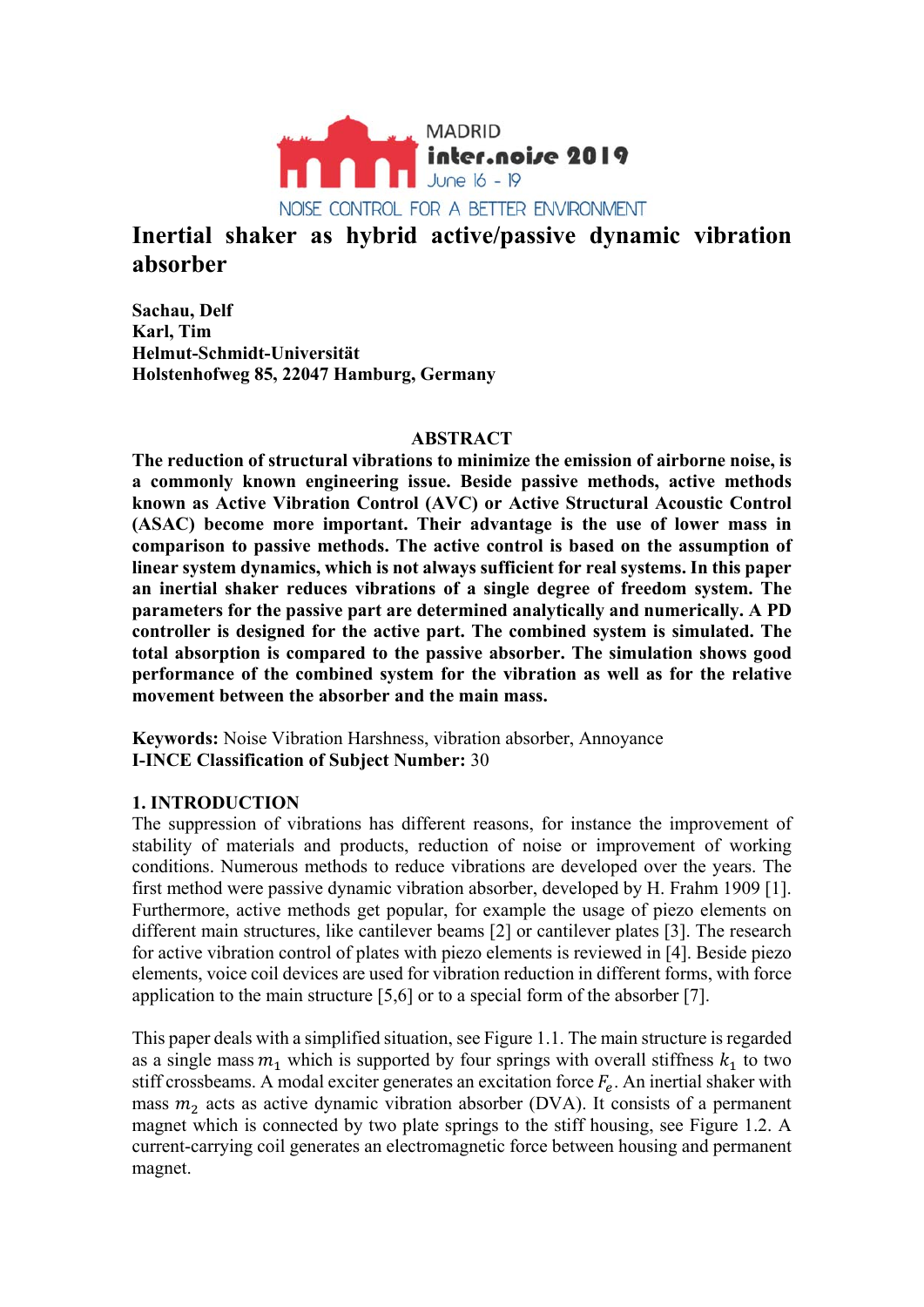

*Figure 1.1: Experimental setup with inertial shaker* 



*Figure 1.2: DVA without housing and upper spring in sectional view*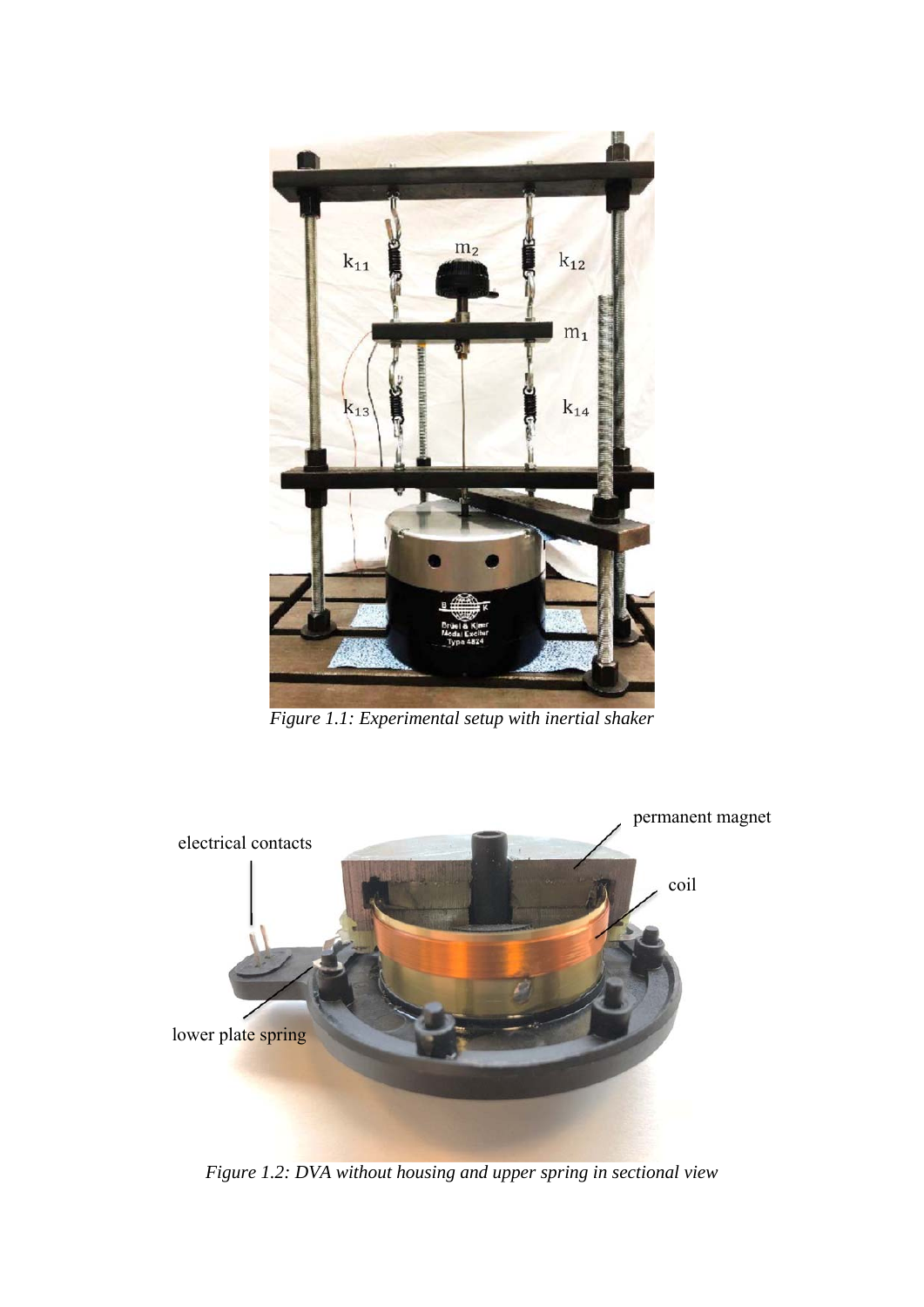#### **2. SYSTEM MODEL OF ACTIVE DUAL MASS SYSTEM**

Figure 2.1 shows the electro-mechanical model. The system consists of the mass of the main structure  $m_1$  and the mass  $m_2$  of the dynamic vibration absorber (DVA). Both are connected by the spring with stiffness  $k_2$  and the damper with coefficient  $b_2$ . The external force  $F_e$  acts on the main mass. The main mass is supported by the spring with stiffness  $k_1$  and the damper with coefficient  $b_1$ . The coil is modelled by resistance R and inductance L. The converter constant  $\theta$  couples the electric circuit with the mechanic dual mass system. The voltage  $U$  is applied between the electrical contacts at the coil.



*Figure 2.1: System model* 

|  |  | Table 1.1: Physical system parameters |
|--|--|---------------------------------------|
|  |  |                                       |

| <b>Name</b>                | Parameter                                | Value  | Unit |
|----------------------------|------------------------------------------|--------|------|
| main mass                  | $m_{\scriptscriptstyle 1}$               |        | kg   |
| main stiffness             | k,                                       | 200    | kN/m |
| main damping               | b,                                       |        | Ns/m |
| DVA mass                   | m <sub>2</sub>                           |        | kg   |
| DVA stiffness              | k <sub>2</sub>                           |        | kN/m |
| DVA damping                | $b_2$                                    |        | Ns/m |
| converter constant         | θ                                        | 179    | N/A  |
| coil resistance            | R                                        | 10     | Ω    |
| coil inductance            |                                          | 0.4482 | mAs  |
| excitation force amplitude | $\widehat{F}_{\!\scriptscriptstyle\rho}$ |        | N    |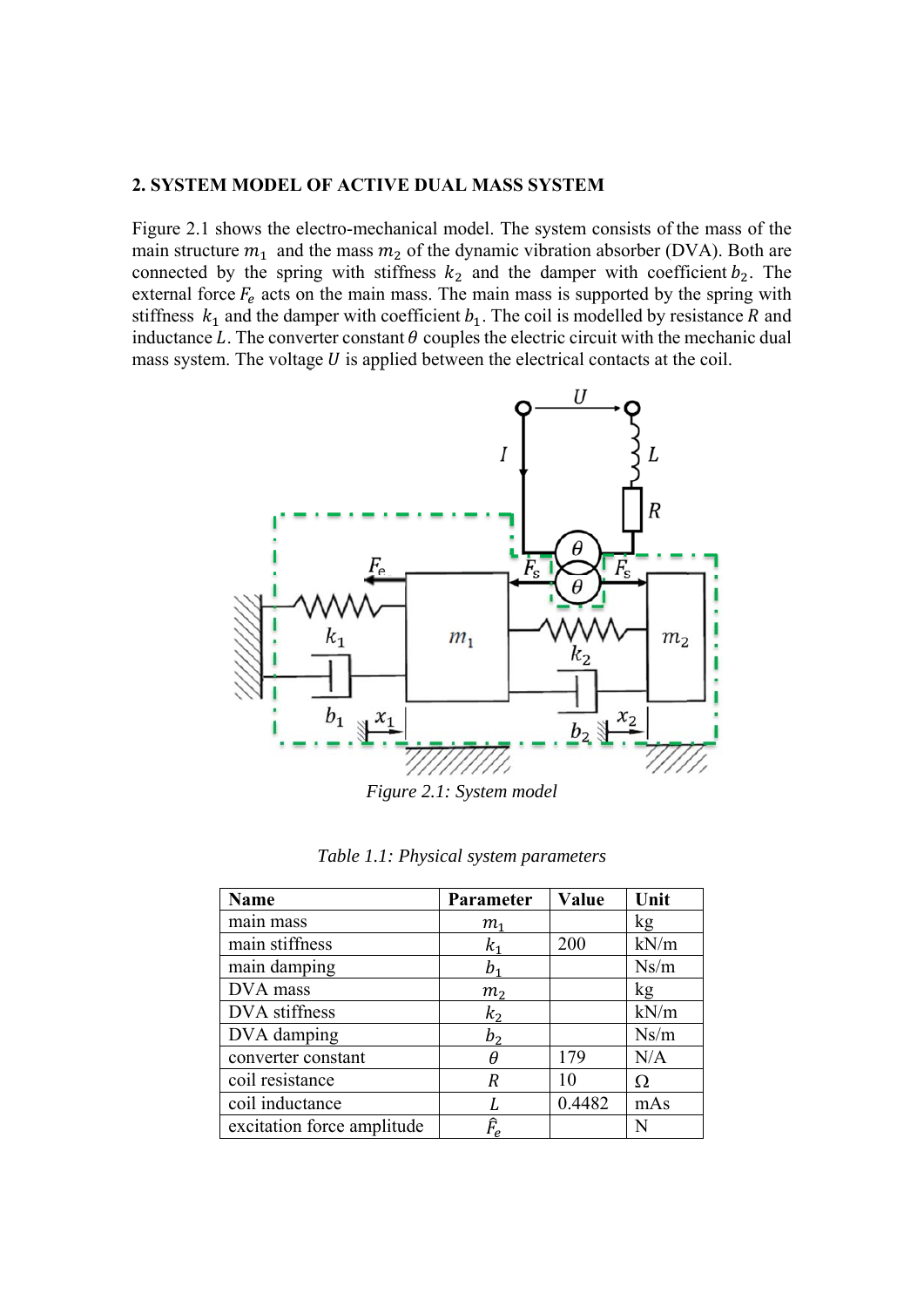#### **2.2 Dimensionless quantities**

We introduce the damping ratios

$$
D_i = \frac{b_i}{2\sqrt{k_i m_i}}, \qquad i = 1, 2
$$
 (1)

and the angular frequencies

$$
\omega_i = \sqrt{k_i/m_i}, \qquad i = 1, 2. \tag{2}
$$

Dimensionless quantities lead to simplified equations of motion. Therefore we choose the reference frequency  $\omega_r = \omega_1 = \sqrt{k_1/m_1}$  and the reference mass  $m_r = m_1$ . We also introduce the reference displacement  $x_r = \frac{\hat{F}_e}{k_1}$ , given by the static displacement of the main mass due to the excitation force amplitude  $\hat{F}_e$ .

Related (dimensionless) quantities are marked by a tilde  $\sim$  on top. We define the dimensionless time

$$
\tilde{t} = \omega_1 t \tag{3}
$$

and the related frequency and excitation frequency

$$
\widetilde{\omega}_2 = \omega_2/\omega_1, \ \widetilde{\Omega} = \Omega/\omega_1. \tag{4}
$$

The motion related to the reference motion and their derivatives with respect to the dimensionless time are

$$
\tilde{x}_i = \frac{x_i}{x_r}, \qquad \dot{\tilde{x}}_i = \frac{d}{d\tilde{t}} \frac{x_i}{x_r}, \quad \ddot{\tilde{x}}_i = \frac{d}{d\tilde{t}^2} \frac{x_i}{x_r}, \quad i = 1, 2
$$
\n<sup>(5)</sup>

The excitation force is related to its amplitude

$$
\tilde{F}_e = \frac{F_e}{k_1 x_r} \tag{6}
$$

We also introduce the following electrical quantities, the dimensionless coil current

$$
\tilde{I} = \frac{\theta I}{k_1 x_r} \tag{7}
$$

the dimensionless coil voltage

$$
\widetilde{U} = \frac{\theta U}{R_c k_1 x_r} \tag{8}
$$

the dimensionless converter constant

$$
\tilde{\theta} = \frac{\theta^2 \omega_1}{R k_1} \tag{9}
$$

and the dimensionless time constant of the coil

$$
\tilde{\tau} = \tau \omega_1 = \frac{L}{R} \omega_1 \tag{10}
$$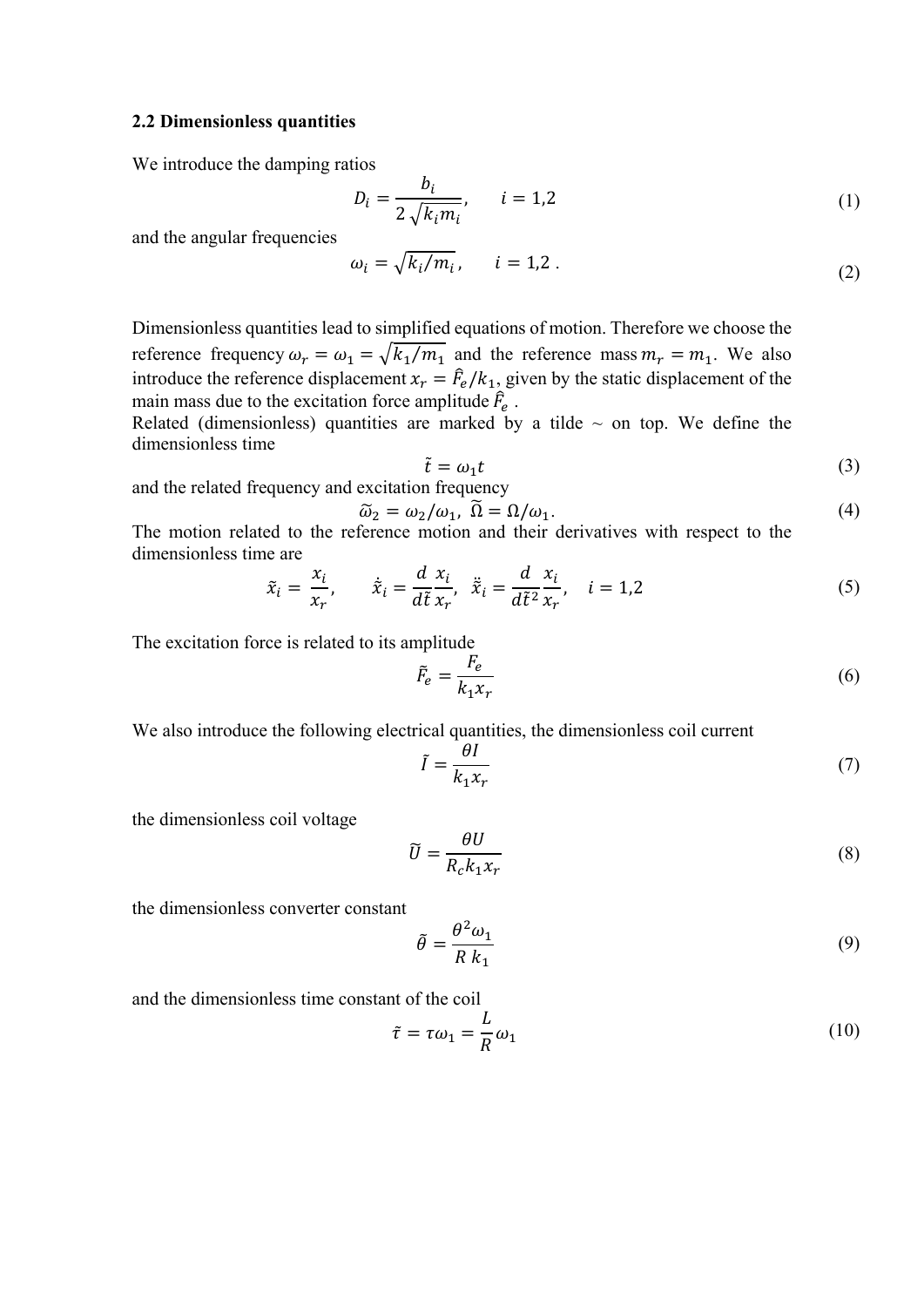#### **2.2 State-space model**

The equations of motion of the electro-mechanical system can be written in state-space form

$$
\begin{aligned}\n\dot{x} &= Ax + Bu \\
y &= Cx + Du\n\end{aligned} (11)
$$

with the state vector

$$
\mathbf{x} = \begin{bmatrix} \tilde{x}_1 & \tilde{x}_2 & \dot{\tilde{x}}_1 & \dot{\tilde{x}}_2 & \tilde{I} \end{bmatrix}^T
$$
 (12)

the system matrix

$$
A = \begin{bmatrix} 0 & 0 & 1 & 0 & 0 \\ 0 & 0 & 0 & 1 & 0 \\ -(1 + \tilde{m}_2 \tilde{\omega}_2^2) & \tilde{m}_2 \tilde{\omega}_2^2 & -(2D_1 + 2D_2 \tilde{m}_2 \tilde{\omega}_2) & 2D_2 \tilde{m}_2 \tilde{\omega}_2 & -1 \\ \tilde{\omega}_2^2 & -\tilde{\omega}_2^2 & 2D_2 \tilde{\omega}_2 & -2D_2 \tilde{\omega}_2 & \frac{1}{\tilde{m}_2} \\ 0 & 0 & \tilde{\theta}/\tilde{\tau} & -\tilde{\theta}/\tilde{\tau} & 1/\tilde{\tau} \end{bmatrix}
$$
(13)

the input matrix

$$
\mathbf{B} = \begin{bmatrix} 0 & 0 \\ 0 & 0 \\ -1 & 0 \\ 0 & 0 \\ 0 & 1/\tilde{\tau} \end{bmatrix}
$$
 (14)

and the input vector

$$
\mathbf{u} = \begin{bmatrix} \tilde{F}_e \\ \tilde{U} \end{bmatrix} . \tag{15}
$$

As elements of the output vector  $y$  the displacement  $\tilde{x}_1$  and the elongation of the DVA spring  $\tilde{x}_2 - \tilde{x}_1$  are chosen. Therefore we get the observer matrix

$$
\mathcal{C} = \begin{bmatrix} 1 & 0 & 0 & 0 & 0 \\ -1 & 1 & 0 & 0 & 0 \end{bmatrix} \tag{16}
$$

and the direct input-output matrix

$$
\mathbf{D} = \begin{bmatrix} 0 & 0 \\ 0 & 0 \end{bmatrix} . \tag{17}
$$

Table 2.1 contains all parameters of the state space model. The dimensionless coil time constant and converter constant are calculated from Equation (9), (10) with the measured parameters from Table 1.1 and the measured natural frequency  $\omega_1 = 251.3$  rad/s. The DVA parameters  $D_2$  and  $\tilde{\omega}_2$  are optimized in Chapter 3.

| Parameter         | Value  |           |
|-------------------|--------|-----------|
|                   | 0.005  | measured  |
|                   |        |           |
| $\widetilde{m}_2$ | 0.1    | estimated |
|                   |        |           |
|                   | 4.0222 | measured  |
|                   | 0.0118 | measured  |

*Table 2.1: Dimensionless system parameters*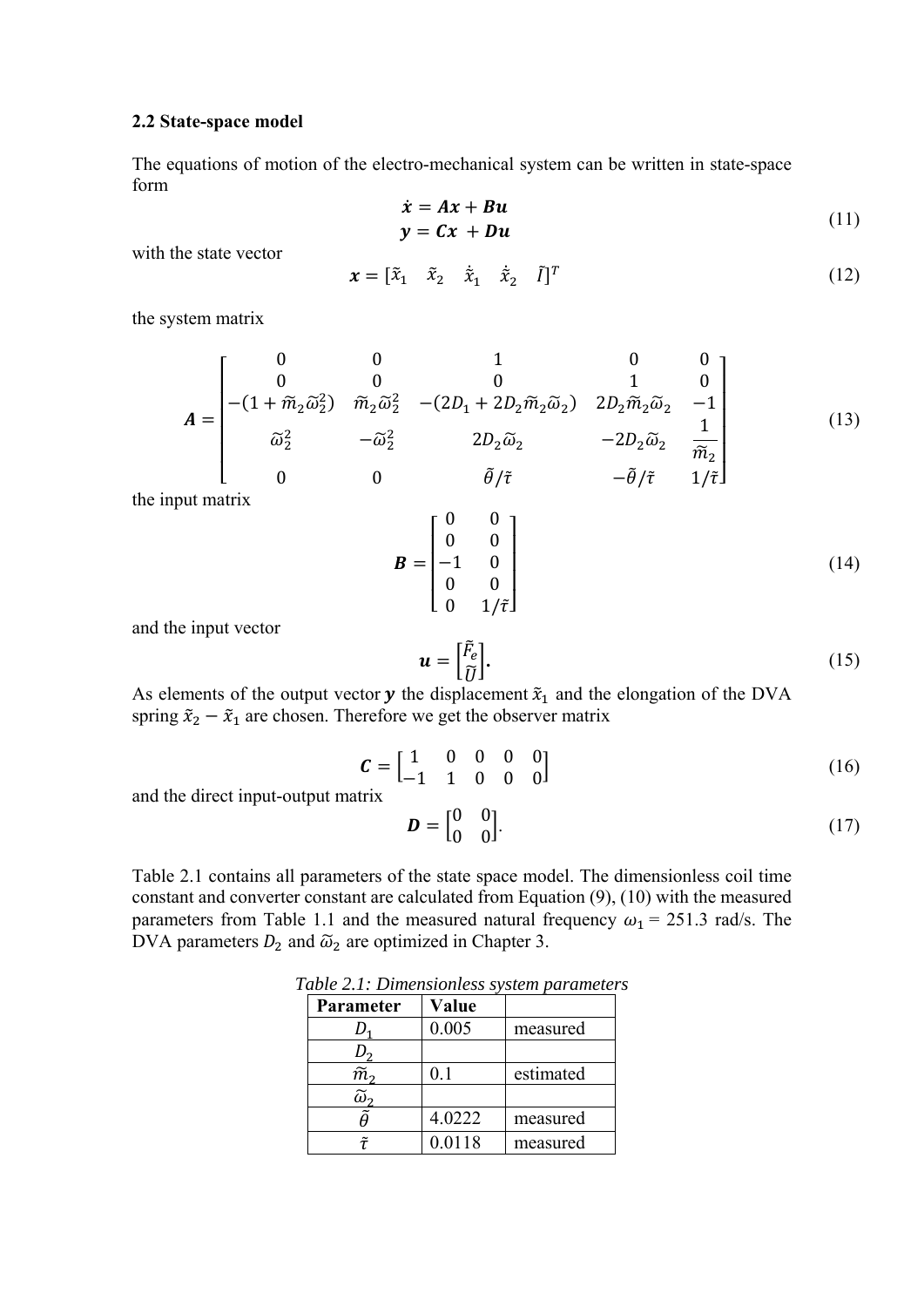## **3. PASSIVE DYNAMIC VIBRATION ABSORBER DESIGN**

We design the passive DVA. This means that the electrical state vanishes  $\tilde{I} \equiv 0$ . In a first design we assume that  $\widetilde{m}_2 \ll 1$  and  $D_1 \cong 0$ . Following the analytic approach of [8] then leads to the optimal natural angular frequency  $\tilde{\omega}_2 = 0.8222$  and the optimal damping ratio  $D_2 = 0.0911$ , compare [9].

For the second design we use realistic values of  $\tilde{m}_2 = 0.1$  and  $D_1 = 0.005$ . A numeric optimization following the method of [10] results in the optimal values of the natural angular frequency  $\tilde{\omega}_2 = 0.907$  and the damping ratio  $D_2 = 0.0928$ . Details are given in [9].

| <b>Name</b>               | Parameter         | Tubic 9.1. Optimat passive D VII system parameters 171<br>Analytical opt. | Numerical opt. |
|---------------------------|-------------------|---------------------------------------------------------------------------|----------------|
| damping ratio             |                   | $\cong$ 0                                                                 | 0.005          |
| mass                      | $\widetilde{m}_2$ |                                                                           |                |
| damping ratio             |                   | 0.0911                                                                    | 0.0928         |
| natural angular frequency | ω,                | 0.8222                                                                    | 0.907          |

*Table 3.1: Optimal passive DVA system parameters [9]* 

## **4 CONTROL DESIGN**

## **4.1 Model of active dynamic vibration absorber**

The active dynamic vibration absorber is modelled in Simulink. Therefore the state space model (11) is introduced by the block "coil-two-mass-system". Figure 4.1 shows the control loop with the variable  $x_1$  to be controlled by the transfer function  $G_R$ .



*Figure 4.1: Closed loop system – SIMULINK model* 

An amplifier connected to the coil contacts supplies the voltage *U*. This leads to current *I* and due to the coil resistance *R* to high energy dissipation in the electrical part of the system. Figure 4.2 shows the open loop disturbance and control frequency response. Due to the high electrical damping only one resonance peak appears.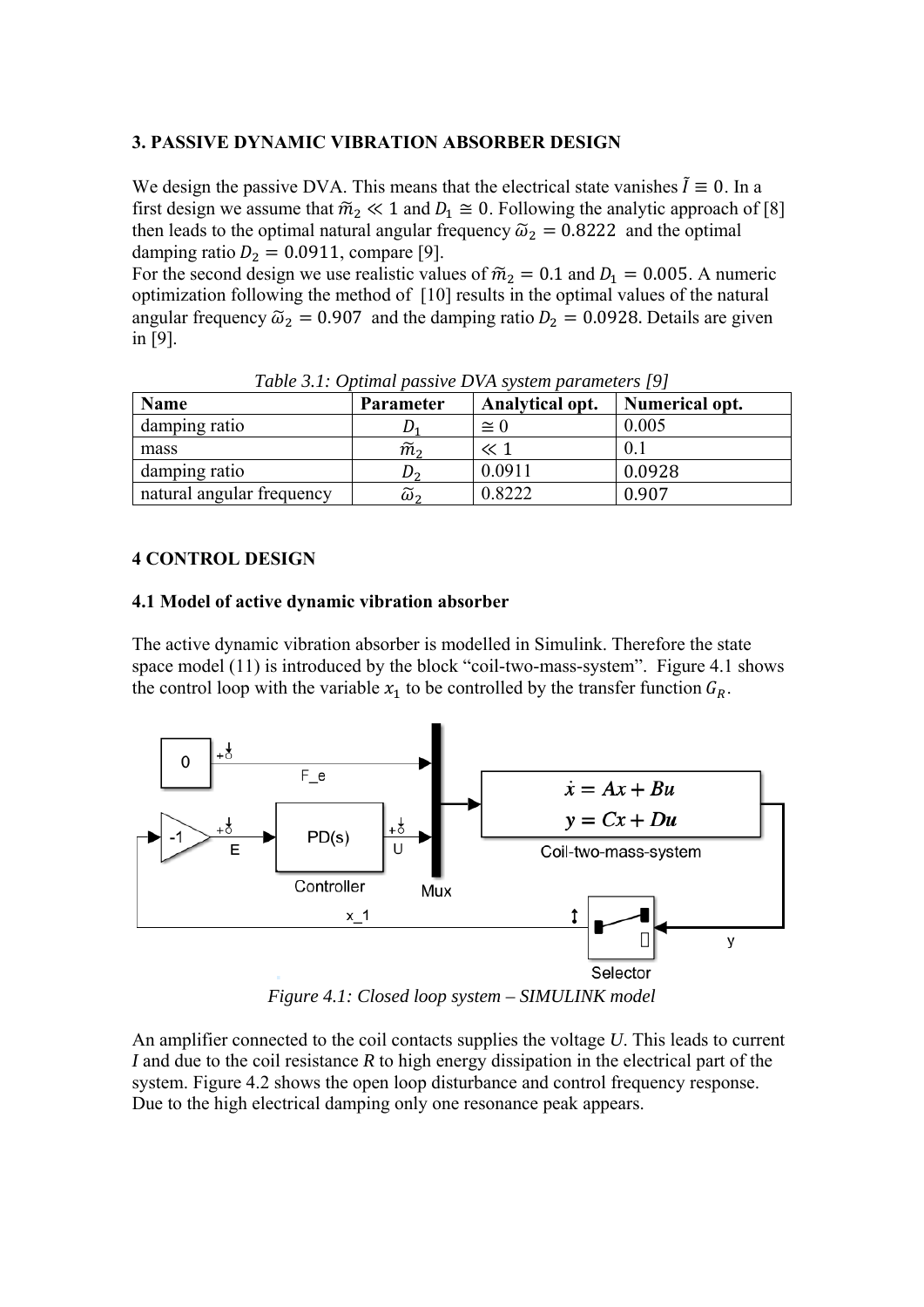

*Figure 4.2: Open loop disturbance*  $\tilde{X}_1(s)/\tilde{F}_e$  (left) and control  $\tilde{X}_1(s)/\tilde{U}(s)$  (right) *frequency response* 

## **4.2 PD Controller**

We introduce a PD controller with the transfer function in the form

$$
G_R(s) = \frac{\tilde{U}(s)}{\tilde{X}_1(s)} = \frac{K_P(1 + T_V s + T_D s)}{1 + T_D s}
$$
\n(18)

The controller parameters

$$
K_P = 1000, T_D = 0.001 \text{ and } T_V = 0.01 \tag{19}
$$

are determined by a heuristic frequency-curve design method [11]. This PD controller fulfils the criterions for stability, controllability and observability for the state space system, see [9]. Figure 4.3 shows the disturbance transfer function  $\tilde{X}_1(s)/\tilde{F}_e$ . The resonance is greatly reduced.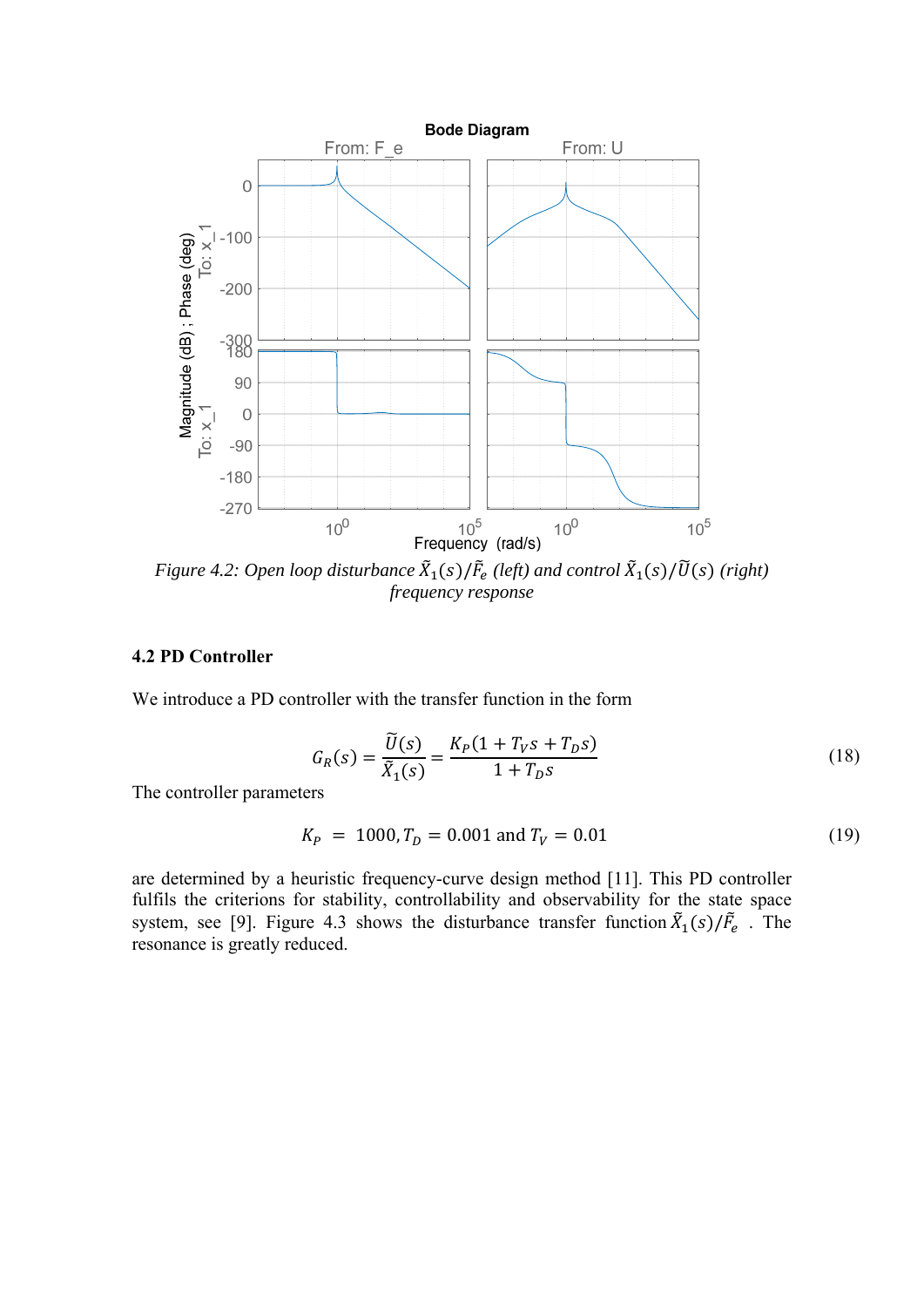

*Figure 4.3: Closed loop disturbance*  $\tilde{X}_1(s)/\tilde{F}_e$  (left) and control  $\tilde{X}_1(s)/\tilde{U}(s)$  (right) *frequency response with PD-control* 

#### **5. RESULTS**

Figure 5.1 shows the normalized displacement  $\tilde{x}_1$  of the main mass  $m_1$  excited by the external force  $F_e$ . The single degree of freedom (DOF) main system with no DVA (blue line) shows a weakly damped resonance region around  $\tilde{\Omega} = \Omega/\omega_1 = 1$ . Adding a DVA results in a two DOF system with two resonances. The amplitude peak of the main system is greatly reduced, but we observe a slight amplification of the amplitude for frequencies below and above the resonance region. A numeric optimisation delivers DVA parameter which result in a further reduction of the maximum amplitude by approx. 1 dB, see Figure 5.1b. Adding a coil to the two mass system brings an additional (electric) state variable. Controlling the current by the PD-controller results in a drastically better system response in the whole frequency above  $\tilde{\Omega} > 10^{\circ}$ -1.6=0.025, see purple curve in Figure 5.1a.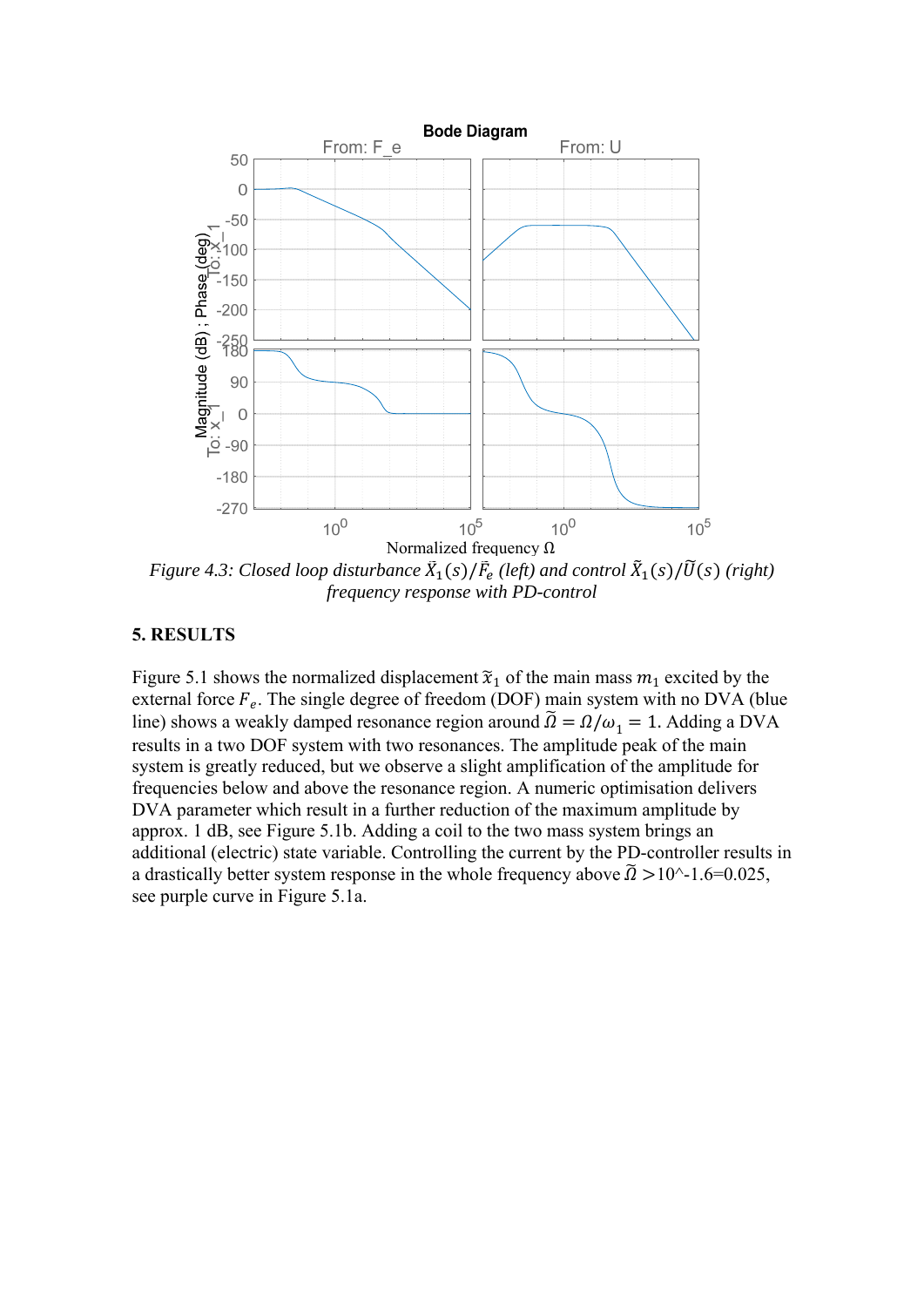

*Figure 5.1: a) Frequency response*  $\tilde{x}_1/\tilde{F}_e$  *b) enlargement, adapted from* [9]

## **6. CONCLUSION**

This study shows good vibration reduction of a single mass system by adding a DVA. Optimisation of two parameters (damping ratio and eigenfrequency) of the DVA results in a good reduction of the maximum of the response curve. But this deteriorates slightly the vibration outside the resonance region. The controlled active DVA leads to a much better vibration reduction. These results have to be considered carefully, because they are calculated with a linear system model. Nonlinear system behaviour (springs, damper, mechanical and electrical limit stops) and sensor noise are not considered.

## **REFERENCES**

- [1] H. Frahm, *Device for damping vibrations of bodies*: *US989958*, April 8, 1911.
- [2] M. H. Tso, J. Yuan, and W. O. Wong, "Suppression of random vibration in flexible structures using a hybrid vibration absorber," *Journal of Sound and Vibration*, vol. 331, no. 5, pp. 974–986, 2012.
- [3] O. N. Ashour and A. H. Nayfeh, "Experimental and Numerical Analysis of a Nonlinear Vibration Absorber for the Control of Plate Vibrations," *Modal Analysis*, vol. 9, 1-2, pp. 209–234, 2003.
- [4] U. Aridogan and I. Basdogan, "A review of active vibration and noise suppression of plate-like structures with piezoelectric transducers," *Journal of Intelligent Material Systems and Structures*, vol. 26, no. 12, pp. 1455–1476, 2015.